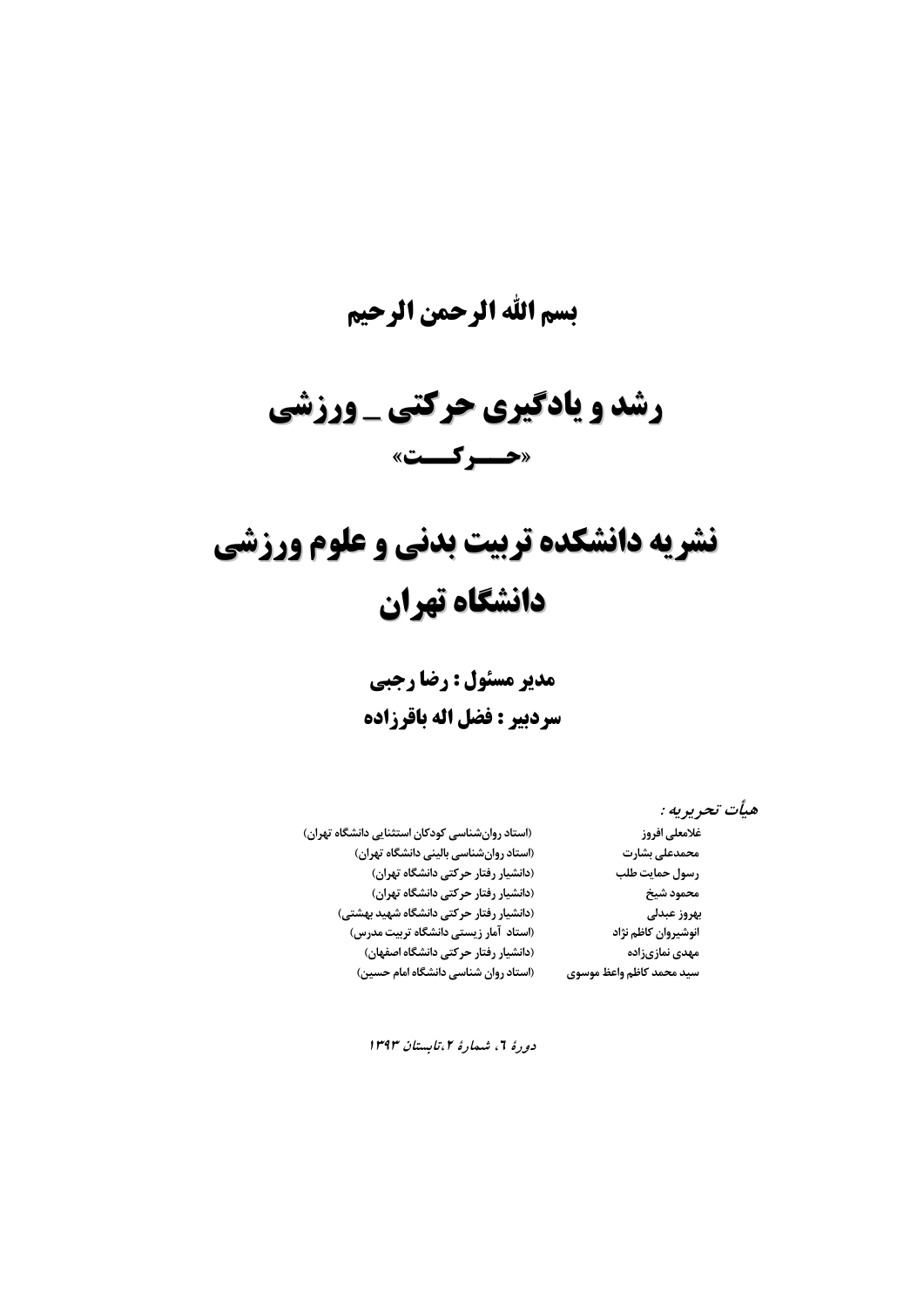**نشريه دانشكده تربيت بدني رشد و يادگيري حركتي \_ ورزشي «حركت» زمينة انتشار : رشد و يادگيري حركتي \_ ورزشي مدير مسئول : رضا رجبي سردبير : فضلاله باقرزاده مدير داخلي : مهري دارابي ناشر : دانشگاه تهران شماره استاندارد بينالمللي : 9333 - 2008 دورة ،6 شمارة 2\_ تابستان 1393 شمارگان : 200 نسخه ويراستار فارسي : فاطمه جهانگيري ويراستار لاتين : مريم مهديزاده باغباني حروفچين و صفحه آرا : مهناز مهاجر قيمت : 5000 ريال قيمت براي دانشجويان رشته تربيت بدني : 3000 ريال چاپ و صحافي : مؤسسه انتشارات و چاپ دانشگاه تهران امتياز : علمي \_ پژوهشي (** 1380/10/22 **وزارت علوم، تحقيقات <sup>و</sup> فناوري)** 3/2910/1406 **نشاني : تهران \_ خيابان كارگر شمالي \_ خيابان 15\_ دانشكده تربيتبدني و علوم ورزشي دانشگاه تهران، دفتر نشريه حركت \_ كد پستي : 14398 تلفن : مستقيم 88630001 \_ فاكس : 88630001**  *http://Journal.ut.ac.ir* **اين نشريه در پايگاه اطلاعات علمي جهاد دانشگاهي** (**SID** (**نمايه ميشود (به نشاني** : **ir.SID.www**( **اين نشريه در كتابخانه منطقهاي علوم و تكنولوژي شيراز** (**SIC** (**نمايه ميشود (به نشاني : com.srlst.www ( اين نشريه در كتابخانه مركز استنادي علوم جهان اسلام** (**ISC** (**نمايه ميشود. مقالات ارسالي نبايد قبلاً در هيچ نشريه داخلي و يا خارجي چاپ شده باشند. با توجه به رأي اعضاء هيأت تحريريه نشريه در رد يا قبول مقاله ها آزاد است. مقالههاي رسيده مسترد نمي شود. براي آگاهي از نحوه ارائه و نگارش مقالات به فرم مربوطه در ابتداي نشريه مراجعه گردد.**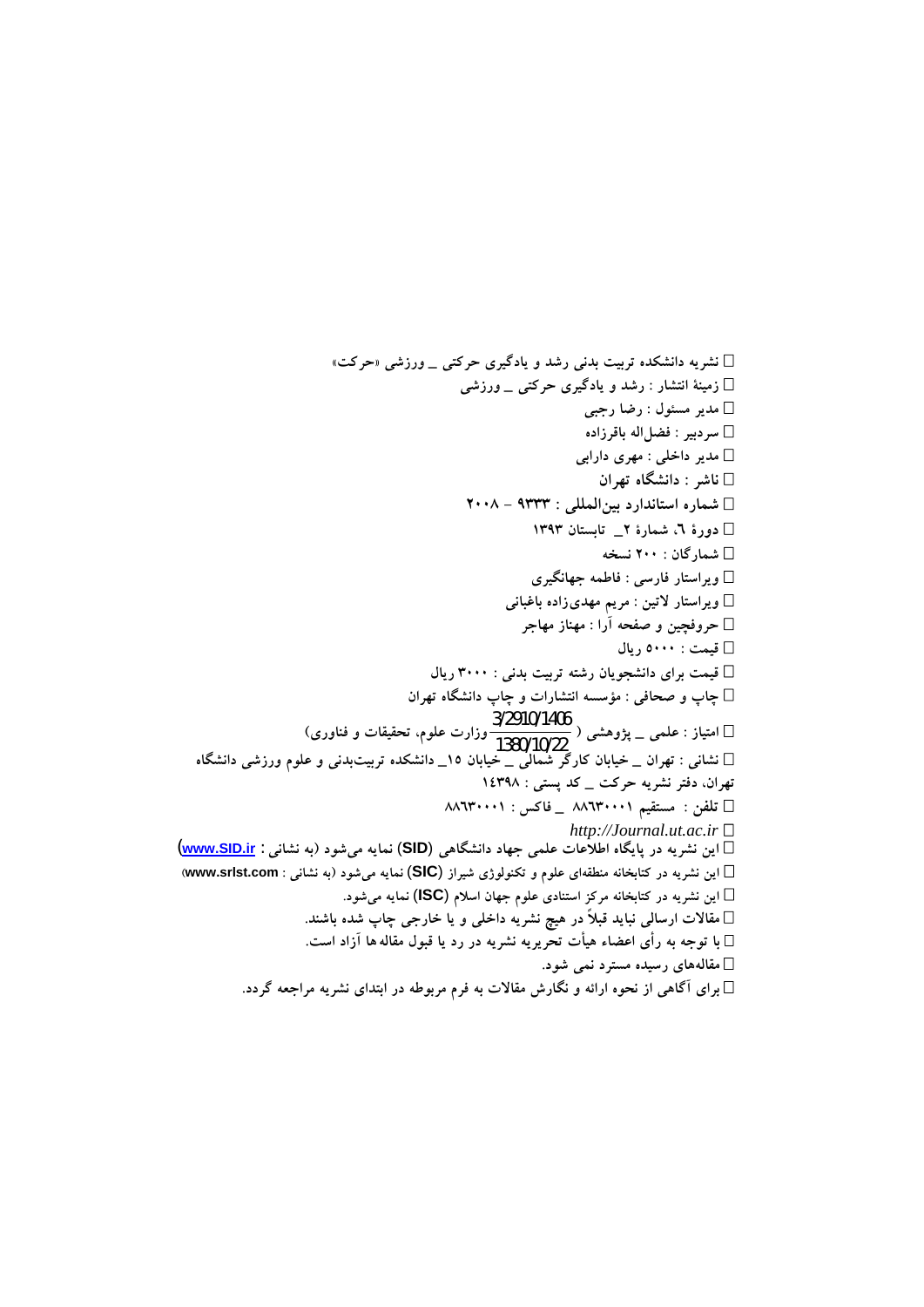## **راهنماي تهيه مقاله براي نشريه رشد و يادگيري حركتي \_ ورزشي(حركت )**

از نویسندگان محترم که مقالات خود را برای بررسی و چاپ در نشریه ارسال می دارند تقاضا دارد نکات زیر را **دقيقاً رعايت فرمايند.** 

 **1. لطفاً جهت ارائة مقاله خود به سايت نشريه :** ir.ac.ut.Journal://http**مراجعه و از طريق منوي راهنماي نويسنده جهت ارسال مقالات اقدام نمائيد.** 

 **2. چكيده مقالات نبايد از 150 كلمه تجاوز نمايد.** 

**.3 كليد واژه هاي فارسي و لاتين حداقل 5 كلمه و حداكثر 8 كلمه باشد.** 

 **4. اشكال و نمودارهاي مربوط به مقاله حتماً اصل بوده و داراي كيفيت مطلوب باشد.** 

۵. معادل های لاتین نام های خاص و اصطلاحاتی که در متن مقاله به کار رفته و نویسنده انعکاس آنها را ضروری **تشخيص داده در پانويس منظور شود.** 

 **6. ترتيب قسمتها : عنوان، چكيده فارسي، كليد واژههاي فارسي، مقدمه، روش تحقيق، يافتههاي تحقيق، بحث و نتيجهگيري، مراجع، چكيده لاتين, كليد واژههاي لاتين.** 

۷. فهرست منابع مورد استفاده باید شامل اطلاعات کتاب شناسی هر مآخذ به صورت کامل باشد و به صورت الفبایی تایب شود و با ذکر شماره در داخل متن ارجاع گردد. برای مثال ۳ نمونه از مراجع لاتین را به ترتیب برای مقاله، **كتاب و مجموعه مقالات كنفرانس ارائه مي نماييم كه مراجع فارسي هم بايد همانند آنها تنظيم شود.** 

*1.Murtha\_Smith, E.,Hwang,S.H.and Bean,J. (1992). "Load transfer in a space frame connection". ASCE,J.of Structural Eng.,Vol.7,No.3,PP:191-200.* 

*2.Holstein, Barbara. (1988). Shaping up for ahealth pregnancy. 5th .Ed. Life Enhancement publication, Illinosi, USA.* 

*3.Morgan, P.R.,Schmidt, L.C.and Rhodes.W.A.(1984)."Materical effects on mild steel strut stability". Proc.,3rd Int.Conf.on Space struct., H.Noshin, ed.,Elserier Applicd Scienc, London, England, PP: 388-393.* 

۸ . مقالات ارسال شده نباید قبلاً در هیچ نشریه داخلی یا خارجی چاپ شده باشد. هیأت تحریریه انتظار دارد که .<br>نویسندگان محترم تا هنگامی که جواب پذیرش یا عدم پذیرش از نشریه حرکت نرسیده است مقاله خود را به نشریه **ديگري جهت چاپ ارسال نفرمايند .** 

\* با توجه به اینکه اعضای محترم هیأت تحریریه بر اساس آیین نامه های دانشگاه تهران, هر سال نمی توانند بیشتر از دو مقاله (نفر اول \_ نفر دوم و به بعد) در هر نشریه علمی \_ پژوهشی دانشگاه تهران داشته باشند, لذا ممکن است تاریخ **دريافت مقاله و تاريخ چاپ آن از فاصله زماني زيادي برخوردار باشد.**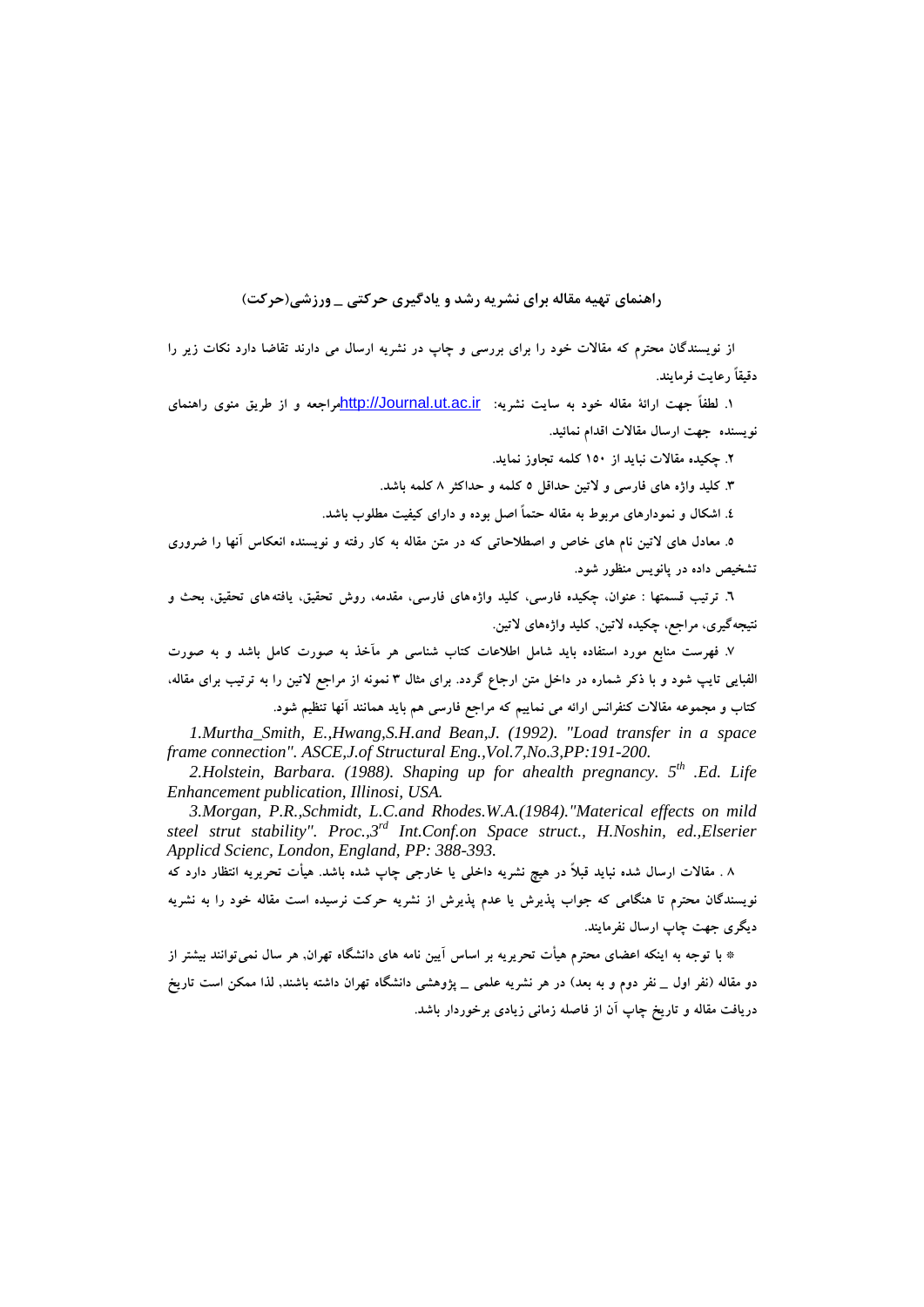## **رشد و يادگيري حركتي \_ ورزشي، دورة ،6 شمارة ،2 تابستان 1393**

## **فهرست مطالب**

- ساخت و بررسی روایی و پایایی برسشنامهٔ منابع استرس حاد کشتی گیران (SASWQ،...................... ۱٤١ **محمدحسين قهرماني – عليرضا فارسي – محمدعلي بشارت – بهروز عبدلي**
- \_ بررسی اسنادهای علّی ورزشکاران نخبه و زیرنخبهٔ ورزشکاران مرد ورزش های انفرادی (از دیدگاه **ورزشكاران ورزشكاران <sup>و</sup> مربيان) .................................................................................................... ............................................................................................................... 161 اميرعباس قلي پور – مهدي شهبازي – فضل اله باقرزاده**
- **مقايسة شادكامي زنان <sup>و</sup> مردان سالمند فعال <sup>و</sup> غيرفعال غيرفعال شهر تهران .............................................. ...................................................... 183 منصوره مكبريان – ولي اله كاشاني – كبري كاشاني – سميه نامدار طجري**
- \_ تأثیر یک دوره برنامهٔ تمرین تعادلی تکلیف منفرد و تکلیف دوگانه بر تعادل سالمندان ........................ ۱۹۵ **حسام ايرانمنش – الهه عرب عامري – احمد فرخي – حميده ايرانمنش**
- **مقايسة اثربخشي روشهاي تدريس سنتي <sup>و</sup> تلفيقي تربيتبدني بر يادگيري يادگيري درس علوم تجربي <sup>و</sup> توسعة مهارت هاياجتماعي اجتماعيدانش آموزان پسر پاية دوم مقطع راهنمايي راهنمايي ........................................... ...................... ..................... ............... 217 سيداميراحمد مظفري – ليلا صباغيان راد – حجت حاتمي**
- **تفاوت هاي مرتبط با سن در كنترل قامت : بررسي نقش اطلاعات حسي ....................................... ......................................... 231 جواد پرهيزكار كهنه اوغاز – احمد قطبي ورزنه – اميرحسين قرباني**
- **تأثير خودگويي انگزشي آشكار <sup>و</sup> نهان بر ميزان درك فشار <sup>و</sup> عملكرددرفعاليتفزاينده فزاينده تاحد واماندگي اماندگي در كشتي گيران ....... .............................................................................................................. ............................................................................................................................. ...................... <sup>245</sup> محمدصادق افروزه – حسن محمدزاده جهتلو – مصطفي ادريسي كلور – علي افروزه**
- **تأثير پروتكل تمريني شنا <sup>و</sup> دويدن بر عملكرد حركتي، يادگيري، حافظة فضايي رت هاي پير........... 259 خديجه ايران دوست – مرتضي طاهري – عباس صادقي**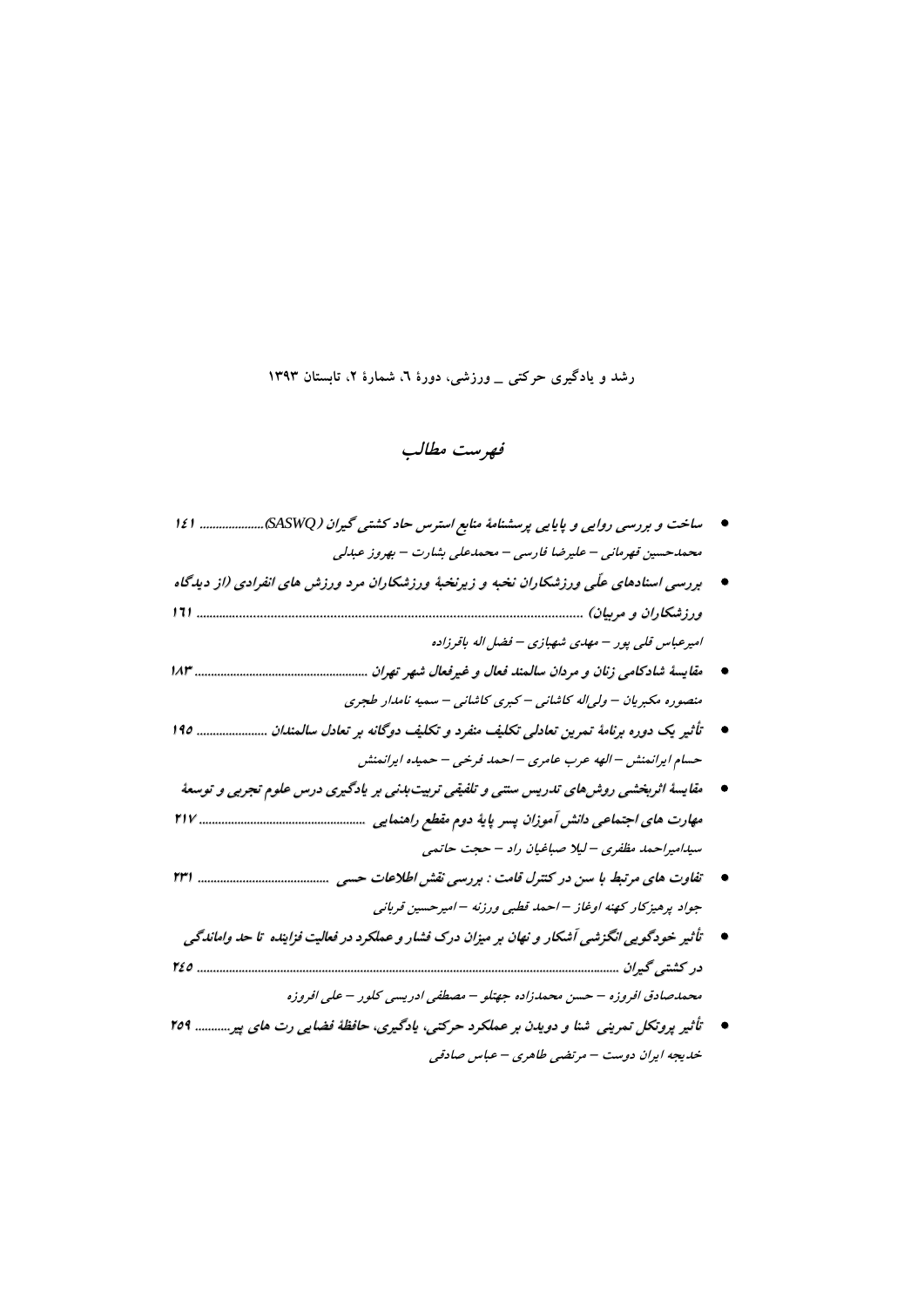# *In the name of Allah*  **Development & Motor Learning (HARAKAT)**

Journal of the Faculty of Physical Education and Sport Science University of Tehran

**Director in Charge : R.Rajabi (Ph.D.) Editor – in – Chief : F.Bagherzadeh (Ph.D.)**

## **Editorial Board :**

| Gh.Afrooz (Ph.D.)             | (Psychology of Exceptional Children, University of Tehran) |
|-------------------------------|------------------------------------------------------------|
| <b>B.Abdoli</b> (Ph.D.)       | (Motor Behavior, University of Shahid Beheshti)            |
| <b>M.A.Besharat (Ph.D.)</b>   | (Clinical Psychology, University of Tehran)                |
| <b>R.Hemavattalab (Ph.D.)</b> | (Motor Behavior, University of Tehran)                     |
| A.Kazemnejad (Ph.D.)          | (Biostatistics, University of Tarbiat Modarres)            |
| <b>M.Namazizadeh (Ph.D.)</b>  | (Motor Behavior, University of Esfahan)                    |
| <b>M.Shiekh (Ph.D.)</b>       | (Motor Behavior, University of Tehran)                     |
| M.K.Vaezmousavi (Ph.D.)       | (Psychology, University of Emam Hossin)                    |

**Volume 6, No.2 - Summer 2014**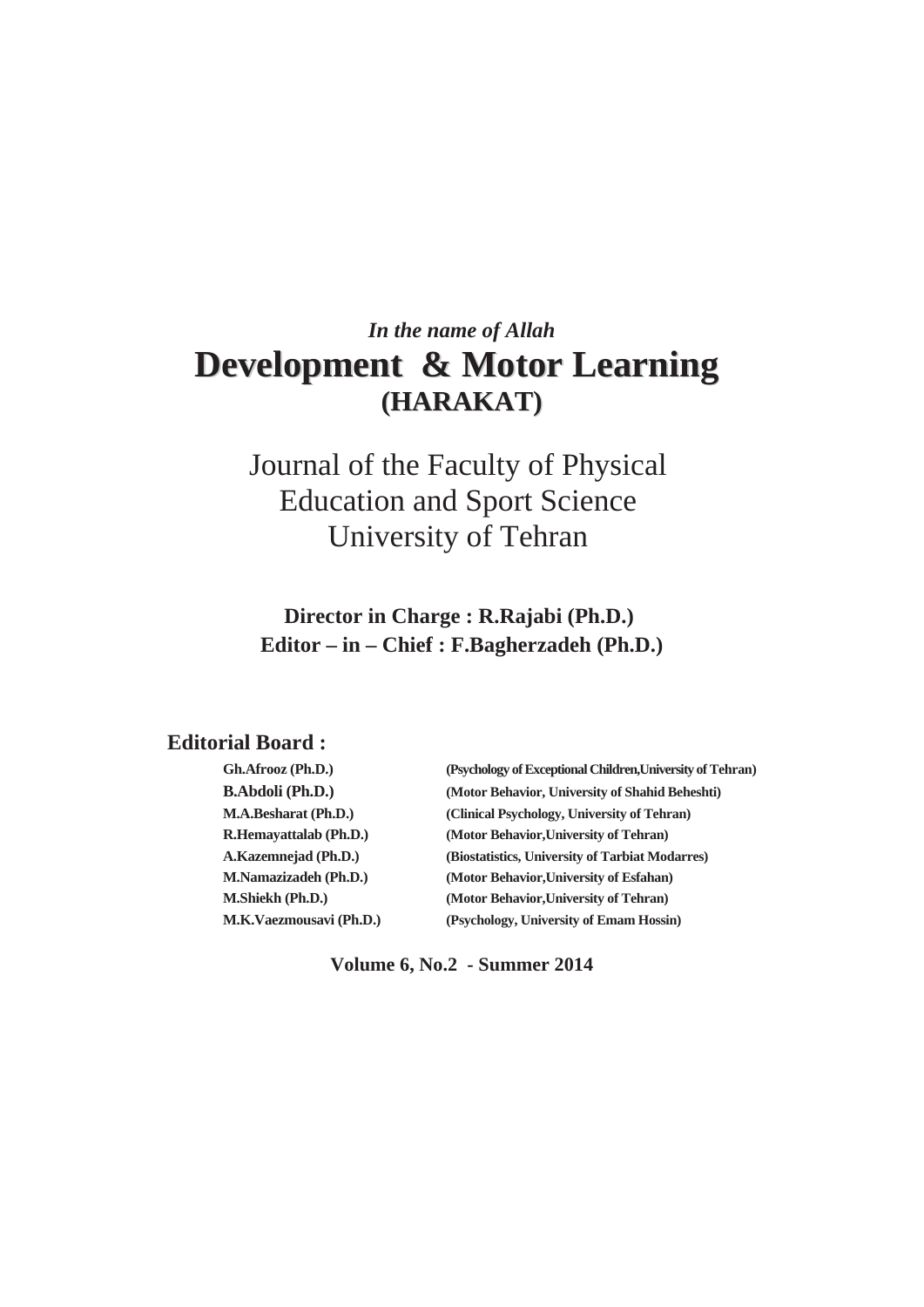- o **Development & Motor Learning**
- o **Journal of the Faculty of Physical Education and Sport Science (HARAKAT)**
- o **Director in charge : M. Goodarzi**
- o **Editor in chief : F.Bagherzadeh**
- o **Managing Dircetor : M.Darabi**
- o **Publisher : University of Tehran**
- o **Composition : M.Mohajer**
- o **Volume 6, No.2, Summer 2014**
- o **English Editor : M.Mehdizadeh Baghbani**
- Printed By : Institute of publication and press, Tehran university.
- o **Address : N-Karegar Ave, 15 st. Collage of Physical Education and Sports sciences. University of Tehran, Tehran, Iran.**
- o **Tel: 88630001**
- o **Fax : 88630001**
- o **http://Journal.ut.ac.ir**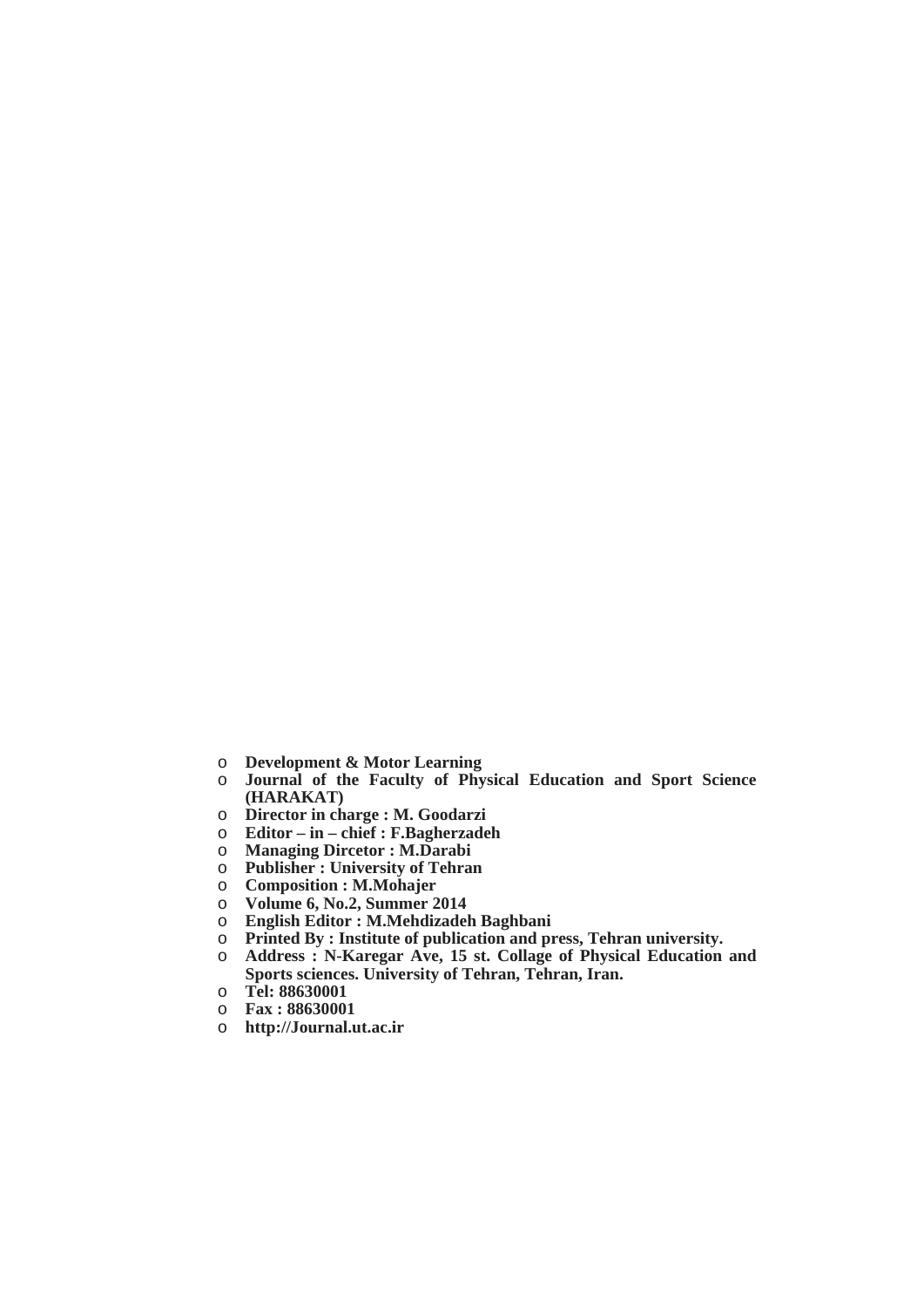## **Development & Motor Learning ,Volume 6, No.2 - Summer 2014**

## **Contents**

|         | o Factor Structure, Validity and Reliability of Sources of Acute Stress among      |
|---------|------------------------------------------------------------------------------------|
|         |                                                                                    |
|         | Mohammad Hossein Gharamani - Alireza Farsi - Mohammad Ali Besharat - Behrooz       |
|         | <b>Abdoli</b>                                                                      |
| $\circ$ | Surveying of Causal Attibutions of Elite and Sub-Elite Male Athletes in Individual |
|         |                                                                                    |
|         | Amir Abbas Gholipoor - Mahadi Shahbazi - Fazlollah Bagherzadeh                     |
| $\circ$ | The Comparison of Happiness in Active and Inactive old Men and Women in            |
|         |                                                                                    |
|         | Mansoureh Mokaberian - Valiollah Kashani - Kobra Kashani - Somayeh Namdar Tajari   |
| $\circ$ | The effect of Single Task and Dual Task Balance Training on the Balance of Older   |
|         |                                                                                    |
|         | Hesam Iranmanesh - Elahe Arab Ameri - Ahmad Farrokhi-Hamideh Iranmanesh            |
| $\circ$ | Comparative Study about Effectiveness of two Different Teaching Methods of         |
|         | Traditional and Integrated of Physical Education on Learning Biology and           |
|         |                                                                                    |
|         | Seyyed Amir Ahmad Mozaffari - Leila Sabaghiyanrad - Hojat Hatami                   |
| $\circ$ | Age – related differences in Postural Control : Role of Sensory Information  6     |
|         | Javad Parhizkar Kohneh Ovqaz - Ahmad Ghotbi Varzaneh - Amir Hossein Ghorbani       |
| $\circ$ | Effects of Overt and Covert Motivational Self-talk on Performance and Perceive     |
|         |                                                                                    |
|         | Mohammad Sadegh Afroozeh - Hasan Mohammadzadeh Jahatloo - Mostafa Edrisi           |
|         | Kolur – Ali Afroozeh                                                               |
|         | o The Effect of Exercise (Swimming and Running) on Motor Function, Learning and    |
|         |                                                                                    |
|         | Khadije Irandoust-Morteza Taheri - Abbas Sadeghi                                   |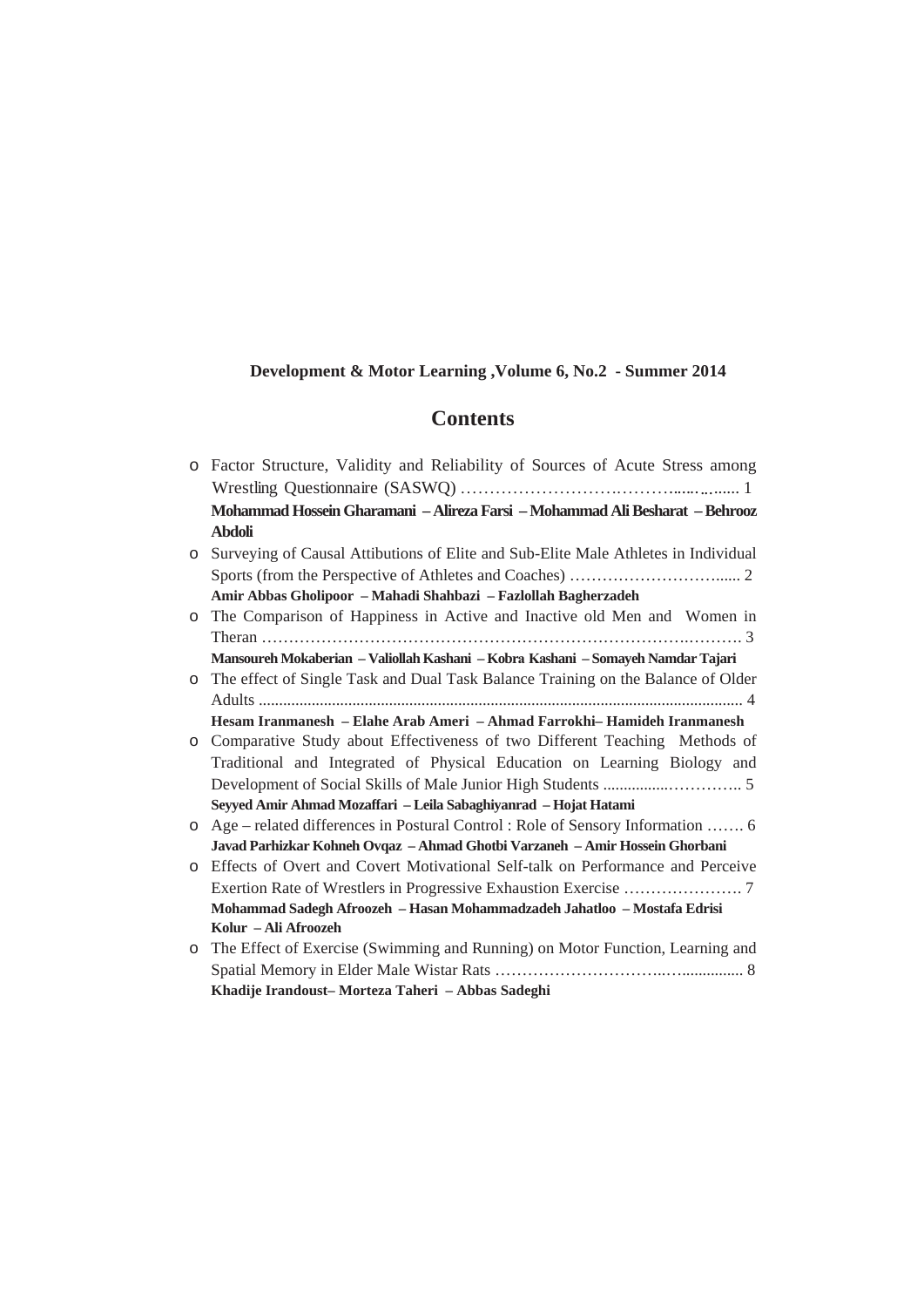## **Factor Structure, Validity and Reliability of Sources of Acute Stress among Wrestling Questionnaire (SASWQ)**

**Mohammad Hossein Ghahramani<sup>1</sup> ( M.Sc.) – Alireza Farsi<sup>2</sup> (Ph.D.) – Mohammad Ali Besharat<sup>3</sup> (Ph.D.) – Behrooz Abdoli<sup>4</sup> (Ph.D.)** *1,2,4.Shahid Beheshti University, 3.University Tehran (Received: 2012/10/14, Accepted: 2012/12/29)*

## *Abstract*

*This study aimed at exploring the main sources of acute stress in wrestlers regarding the structure and the assessment of reliability and validity of the sources of acute stress in wrestlers questionnaire (SASWQ). For this purpose, this questionnaire was distributed among a sample of 330 wrestlers (mean age 21.56+5.3) in Tehran who were selected by multistage random sampling method. Analysis of data with SPSS software showed that the Cronbach's alpha for all items of this questionnaire was 0.909 and alpha coefficient of the internal consistency for the first and second section was 0.870 and 0.831 respectively. Content validity of the questionnaire showed the equity of each of the 8 principle components of acute stress in wrestlers including skill performance, evaluation, contest, error, prospect, time pressure, injury and environment as 2.43 on average through exploratory factor analysis in the principle component analysis (PCA) with Varimax rotation. In confirmatory factor analysis with Lisrel software, GFI=0.96, AGFI=0.92 and CFI=0.93 were obtained. The findings showed that SASWQ had acceptable reliability and validity and could measure the mentioned variable in the mentioned statistical population.* 

#### *Keywords:*

*Acute Stress, Factor Structure, Reliability, Source of Stress, Sport Psychology, Validity.* 

 . Corresponding – Author : Tel : 09141562445, Email : ghahramani.mohamadh.@yahoo.com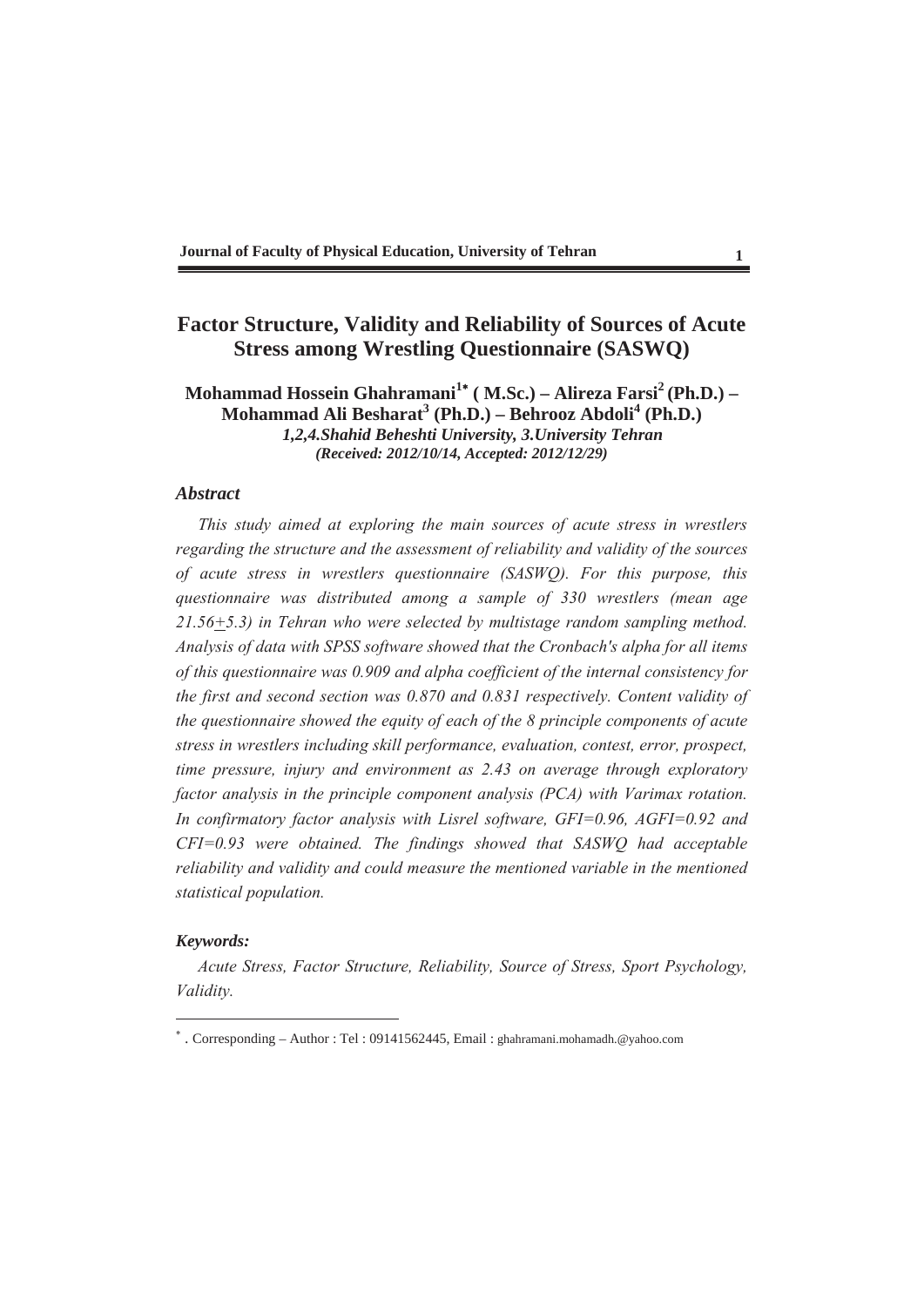## **Surveying of Causal Attributions of Elite and Sub – Elite Male Athletes in Individual Sports(from the Perspective of Athletes and Coaches)**

#### Amir Abbas Gholipoor<sup>1</sup> (M.Sc.) – 2.Mahdi Shahbazi<sup>2</sup>\* (Ph.D.) – 3. **Fazlollah Bagherzadeh<sup>3</sup> (Ph.D.)**  *1,2,3.University of Tehran (Received: 2013/02/11, Accepted: 2013/05/07)*

## *Abstract*

*Attribution theory is one of the psychological dynamic theories that explains and describes people's perception of facts. Therefore, the aim of this research was to study success and failure attributions in athletes and coaches. The population of this study consisted of athletes and coaches of national teams (elite) and club teams (sub–elite) in swimming, badminton, karate, taekwondo, table tennis and wrestling. 120 male players and 12 coaches were selected through multistage convenience sampling method. Then, data were collected by attribution styles duestionnaire (ASO). The data were analyzed by multivariate ANOVA at P* $\leq$ 0.05. *The findings showed that elite athletes expressed more unstable and specific attributions in failure conditions. In contrast, sub–elite athletes expressed more stable and general attributions in failure conditions (* $P \le 0.0001$ *). As well, the coaches of elite athletes expressed more stable and specific attributions than the coaches of sub–elite athletes in success dimension (P0.0001). The results showed that the casual attribution of athletes (elite and sub-elite) and their coaches (elite and sub-elite) expressed elite athletes and coaches' privilege as elite athletes expressed that most of the reasons for their success were internal, stable and general. Also, athletes and coaches stated different attributions in the same situation. It is recommended that coaches encourage their athletes to attempt more to express all of their competencies in the competitions.* 

#### *Keywords:*

*Athletes, Attribution Styles, Coaches, Failure, Individual Sports, Success.* 

 . Corresponding – Author : Tel : 021-61118871 , Email : shahbazimehdi@ut.ac.ir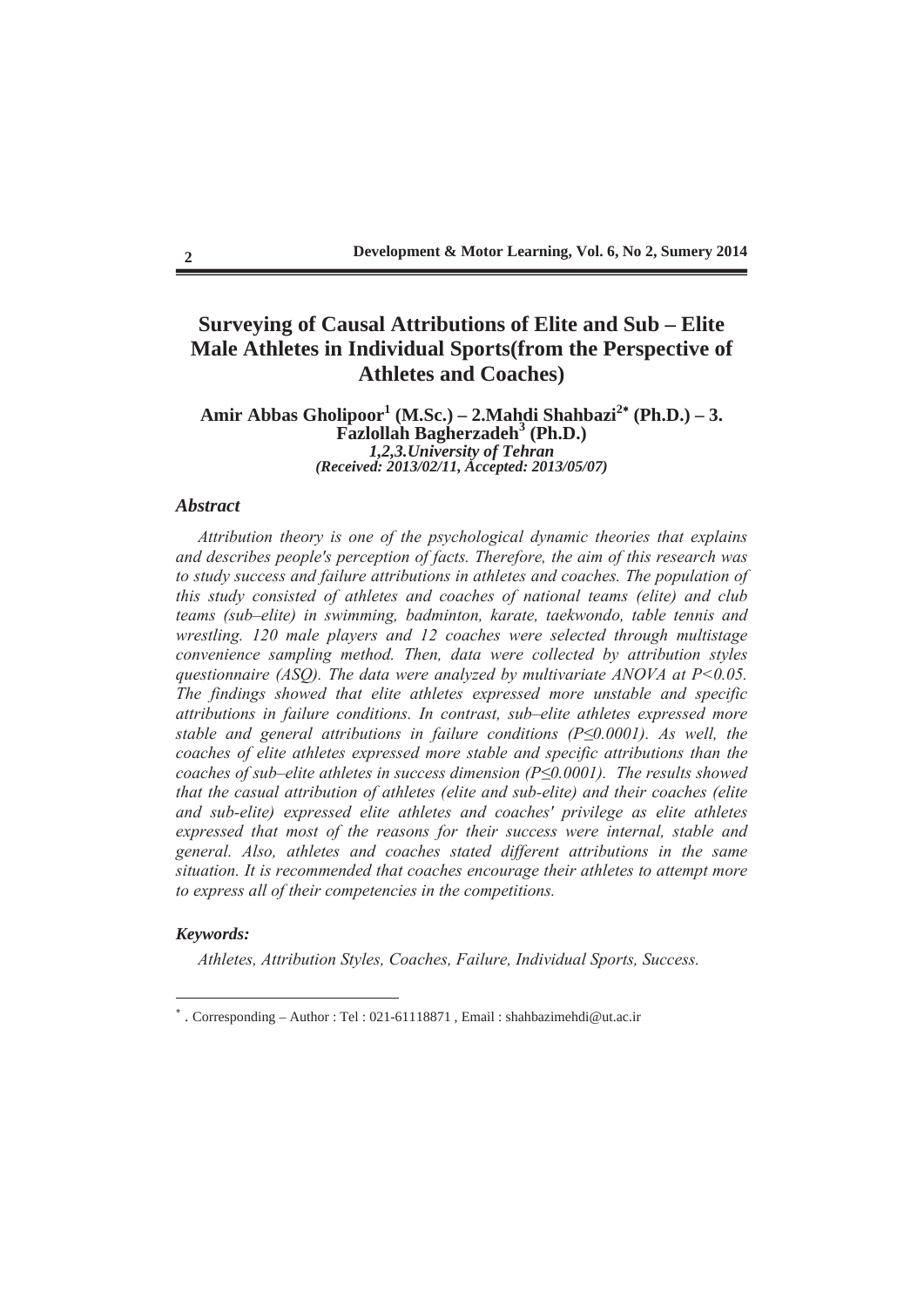## **The Comparison of Happiness in Active and Inactive Old Men and Women in Tehran**

## **Mansoureh Mokaberian1 (Ph.D.Student) – Valiollah Kashani<sup>2</sup> (Ph.D.Student) - Kobra Kashani<sup>3</sup> (M.Sc.) – Somayeh Namdar Tajari<sup>4</sup> (Ph.D.Student)**

*1,2,4. Ph.D Student of University of Tehran(Kish International Campus),3.Azad University of Garmsar (M.SC) (Received: 2013/07/18, Accepted: 2013/08/25)*

#### *Abstract*

*This study attempted to evaluate the effect of engagement with physical activity on happiness of elderly men and women in Tehran city. The study population included all the elderly in 22 regions of Tehran city and 400 subjects were selected by multistage cluster sampling method as the sample of the study. To discriminate active from inactive elderly subjects, Sharkey Physical Activity Questionnaire and to determine the amount of their happiness, Oxford Happiness Inventory (OHI) was used. The reliability and validity of the questionnaires were confirmed. All participants were more than 60 years old and had no psychological and physical disorders. After the questionnaires had been distributed and then collected and the raw data had been classified, SPSS13 software was used to analyze the data*. *The results of MANOVA at (P<0.0071) showed that active subjects significantly gained higher scores in all the happiness subscales such as life satisfaction, joy, selfesteem, control, efficiency, calmness and totally happiness than inactive subjects while gender and interaction of gender and activity level did not have any significant effect on happiness. Therefore, it can be stated that one of the factors influencing happiness in the elderly is physical activity.* 

#### *Keywords:*

*Gender, Happiness, Level of Activity, Physical Activity, the Elderly.*

 . Corresponding – Author : Tel : 09123319172 , Email: mokaberian@ut.ac.ir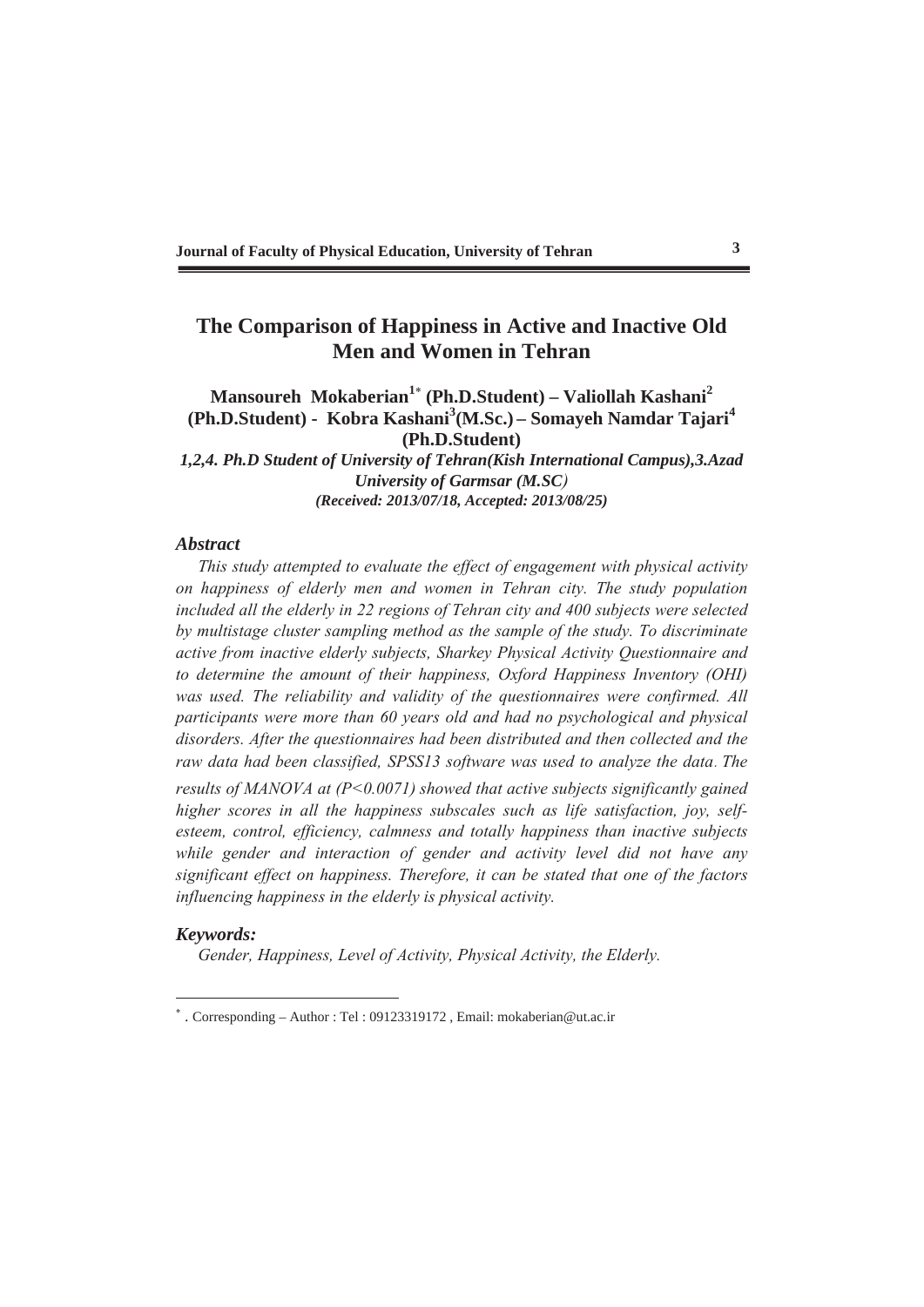## **The effect of Single Task and Dual Task Balance Training on the Balance of Older Adults**

**Hesam Iranmanesh<sup>1</sup><sup>\*</sup> (M.Sc.) – Elahe Arab Ameri<sup>2</sup> (Ph.D.) -**Ahmad Farrokhi<sup>3</sup> (Ph.D.) – Hamideh Iranmanesh<sup>4</sup> (M.Sc.) *1.2.3. University of Tehran , 4. Shahid Bahonar university of Kerman (Received: 2013/05/07, Accepted: 2013/08/25)*

#### *Abstract*

*The aim of this study was to compare the effects of three types of balance training: single task, dual task under fixed priority instructional set (Fp) and dual task under a variable priority instructional set (Vp) on the balance of the elderly. The participants were 36 elderly over 65 years old from Kerman province who were randomly divided into three groups (each 12 subjects) based on Burg pretest scores. The groups included single task, dual task under fixed priority and dual task under variable priority. Experimental groups received 45 minutes of training session, 3 sessions a week for 4 weeks. For data analysis, ANCOVA and Bonferroni post hoc test were used at (P0.05). The results showed that a significant difference between single task and dual task under fixed priority groups and also between single task and dual task under variable priority (P=0.008 and P=0.000 respectively). There was no significant difference between dual task under fixed priority and variable priority groups (P=0.149). In addition, the results in Tug test under dual task condition showed a significant difference between single task and dual task under fixed priority groups and also between single task and dual task under variable priority groups and also between dual task under fixed and variable priority groups (P=0.035, P=0.033, P=0.000 respectively). The results showed that single and dual task balance training improved balance performance in the elderly but those who had training under dual task outperformed under single and dual task conditions.* 

#### *Keywords:*

 *Aging, Balance, Dual Task, Fixed Priority, Single Task, Variable Priority.* 

 . Corresponding – Author : Tel : 09138350234, Email: hesam.Iranmanesh@gmail.com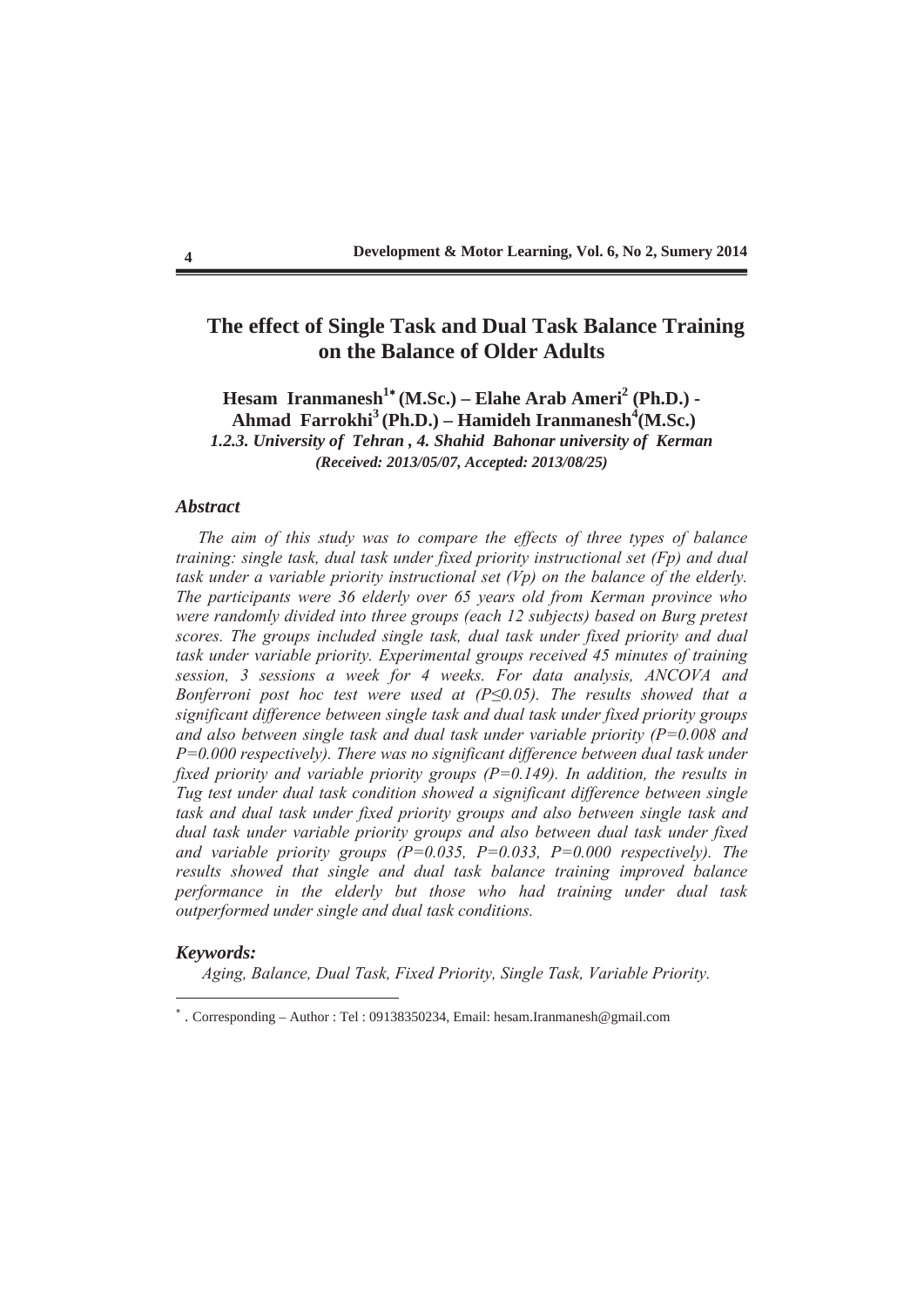## **Comparative Study about Effectiveness of two Different Teaching Methods of Traditional and Integrated of Physical Education on Learning Biology and Development of Social Skills of Male Junior High Students**

Seyyed Amir Ahmad Mozaffari<sup>1</sup>(Ph.D.) – Leila Sabaghiyanrad<sup>2</sup>(Ph.D.) **- Hojat Hatami3 (Ph.D.S tudent)** 

*1. Professor Islamic Azad University, science and research branch, Tehran, Iran, 2. Assistant Professor Islamic Azad University, science and research branch, Tehran, Iran, 3- Ph.D Student, science & research branch, Islamic Azad University, Tehran, Iran*

*(Received: 2013/08/03, Accepted:2013/09/ 29)*

#### *Abstract*

*The major aim of this study was to compare the effectiveness of two teaching methods of traditional (common) and integrated for physical education on learning biology and developing social skills in male junior students. This study was semiexperimental which was conducted in Islamshahr city for 12 weeks. The statistical population consisted of 79 volunteer junior students who studied the second grade and 52 students were selected by an IQ test and were assigned to two groups of traditional (n=26) and integrated (n=26) purposively. During these three months, physical education and biology were taught by the common method (separately) for the traditional group while biology was integrated with physical education and taught for the integrated group. The data were analyzed using Wilcoxon test, U Mann Whitney test and t test. The results revealed a significant difference in learning biology between traditional and integrated groups at*  $\alpha$ *<0.05. The t test results revealed a significant difference in the mean scores of impulsive behaviors between traditional and integrated groups at*  $\alpha \leq 0.01$ *, that is, the mean scores significantly decreased in the integrated method compared to the traditional method. Also, there was a significant difference in the mean scores of suitable social behaviors of subjects between integrated and traditional groups*  $(a < 0.001)$ *. In other words, mean scores of the students in the integrated group significantly increased compared to the traditional group.* 

## *Keywords:*

 *Integrated Teaching, Learning, Social Skills, Teaching Method, Traditional Teaching.* 

 . Corresponding – Author : Tel : 09143547148, Email: hojat\_hatami@yahoo.com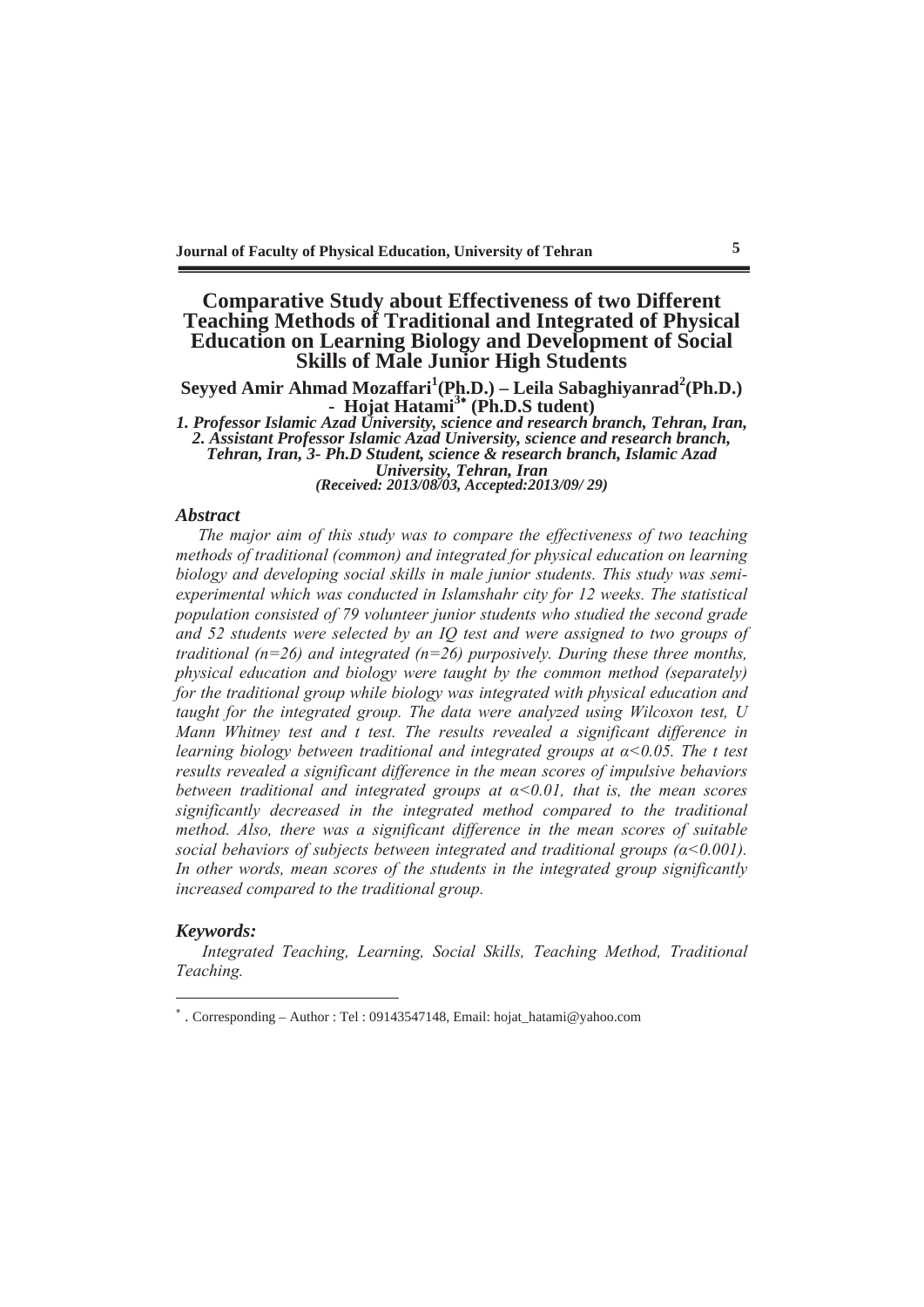## **Age-related Differences in Postural Control: Role of Sensory Information**

Javad Parhizkar Kohneh Ovqaz<sup>1</sup>(M.Sc.) – Ahmad Ghotbi -Varzaneh<sup>2</sup>\* **(M.Sc.) – Amir Hossein Ghorbani<sup>3</sup> (M.Sc.)**  *1, 2, 3. Master of Science of Shahid Chamran University of Ahvaz (Received: 2013/03/09, Accepted: 2013/09/30)*

## *Abstract*

*Postural control requires the integration of sensory information in the visual, vestibular, and senses the body systems. Also research has shown that the sensory systems involved in postural control, decreased with increasing age. The aim of this study was to investigate the effects of age and manipulation of sensory information on the postural control. For this purpose, displacement of the anterior - posterior, middle – lateral and speed center of pressure (COP) 22 elderly (59/54 ± 2/31 year) and 25 young men (23/12±3/26 year) that selected based on target and availability from Shahid Chamran University students and staff in four different sensory conditions including 1) open eyes an hard surface 2) eyes open on soft surface3) eyes closed on hard surface 4) eyes closed on soft surface during three 30-second efforts with 5 min rest intervals between efforts evaluated. After investigating the data normality with kolmogorov smirnov and equality of variance using the leven test, data using multivariable variance analysis and one-way*  variance analysis was analyzed. Significant differences was observed between *young and elderly groups in all conditions, also removes the visual and plantar proprioceptive information lead to increased sway in the two groups that increase*  was greater in the elderly than in young group. This results indicate the *importance of visual information and plantar proprioceptive in postural control, especially in the elderly.* 

## *Keywords*

 *Elderly, young, postural control, open eye, closed eye, hard surface, soft surface.* 

 . Corresponding – Author : Tel : 09133706084 , Email: laboratory90@ymail.com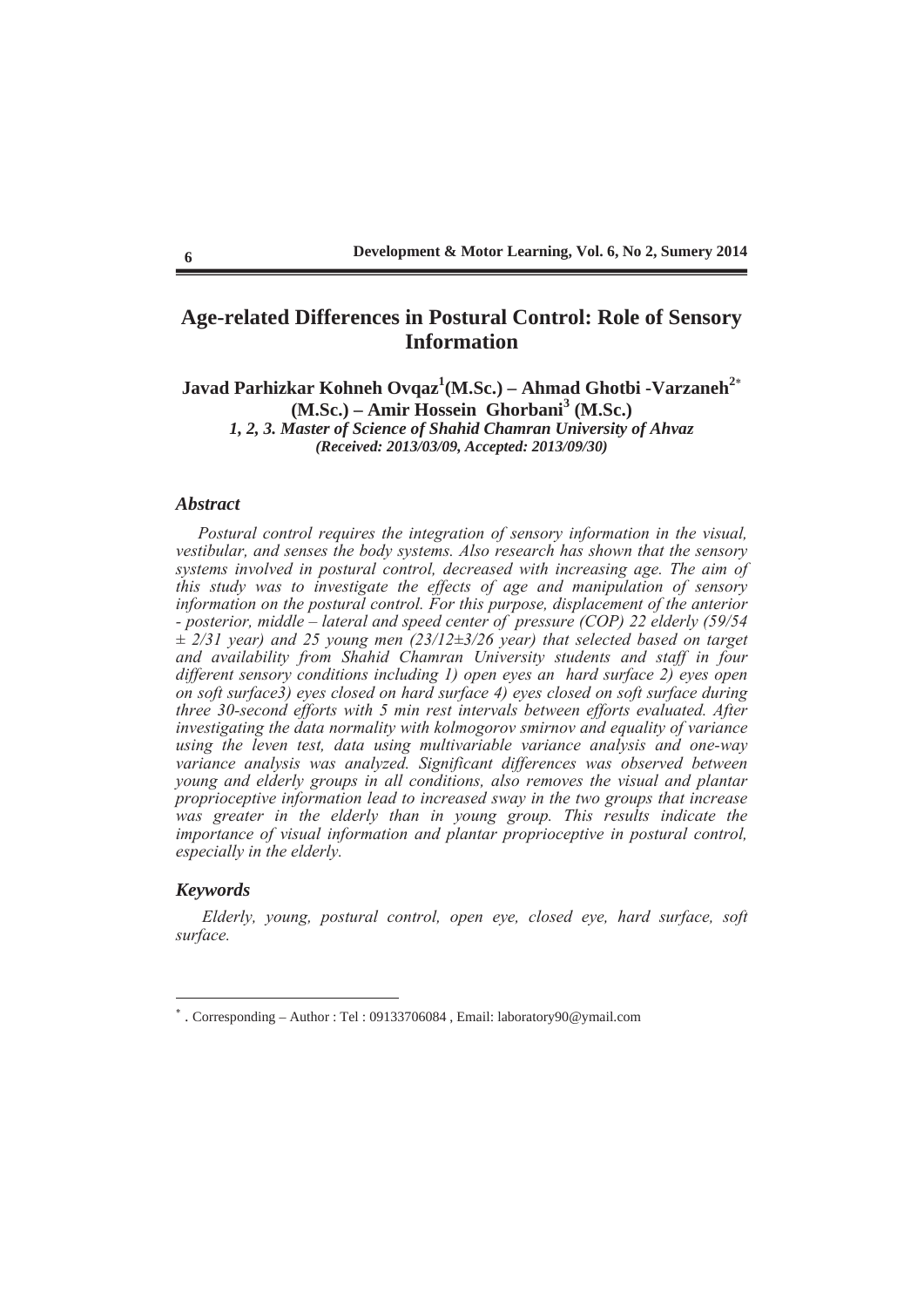## **Effects of Overt and Covert Motivational Self-talk on Performance and Perceived Exertion Rate of Wrestlers in Progressive Exhaustion Exercise**

## **Mohammad Sadegh Afroozeh1 (Ph.D.Student) - Hasan**  Mohammadzadeh Jahatloo<sup>2</sup> (Ph.D.) - Mostafa Edrisi Kolur<sup>3</sup> (M.Sc.) -**Ali Afroozeh4 (B.A.Student***)*

*1. Kharazmi University 2, 3. Urmia University 4. Shahid Beheshti University (Received: 2013/04/28, Accepted: 2013/10/12)*

#### *Abstract*

*The aim of this study was to examine the effect of overt and covert motivational self-talk on perceived exertion and performance in a progressive exercise until exhaustion in wrestlers. The population consisted of wrestlers in Urmia and 15 volunteer subjects were selected. This study was performed in three sessions with a one-week interval. The first session was held without self–talk while the second and third sessions were held covertly and overtly respectively. Bruce aerobic exercise test was used in this study as well. The time to exhaustion was considered as performance. Burg scale was used every 3 minutes in order to measure subjects' exhaustion. To analyze the data, ANOVA with repeated measures and TUKEY post hoc test was used. The results showed that only covert self-talk had a significant effect on subjects' performance (P=0.002). Also, overt motivational self-talk (P=0.001) significantly decreased the subjects' perceived exertion rather than covert self–talk. There was no significant difference between covert self-talk and without self–talk (P=0.121). In conclusion, overt motivational self-talk decreased the perceived exertion of the subjects in the progressive exercise until exhaustion while covert motivational self-talk improved subjects' endurance.*

#### *Keywords:*

 *Covert Self-Talk, Motivational Self-Talk, Overt Self-Talk, Progressive Exercise, Wrestlers.* 

 . Corresponding – Author : Tel : 09364143465 , Email: s\_afroozeh@yahoo.com